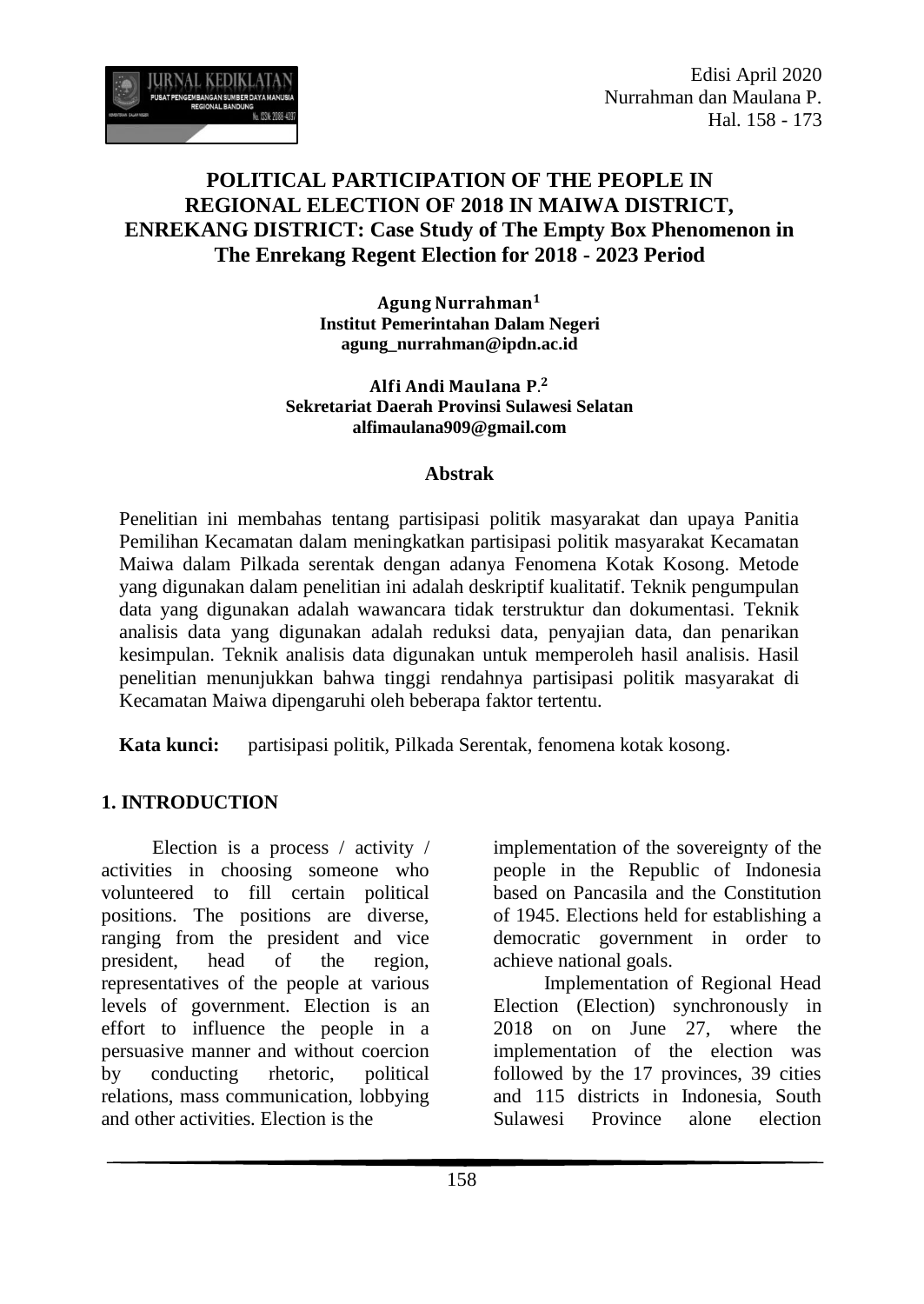simultaneously carried out in 11 districts / cities: Bone , Sinjai, Bantaeng, Enrekang, Sidrap, Jeneponto, Wajo, Luwu, Pinrang, Pare-Pare and Makassar. Implementation of the election is a democratic process that can be used as a measure of society's political participation. But in the process of elections, there are 3 (three) areas, followed by a single candidate against the empty boxes, one of which is Enrekang.

In the district head elections in Enrekang which was held on June 27, 2018, the empty box Muslims defeated by incumbent candidate Bando and his partner Asman. Muslims Bando - Asman supported by the nine parties: Golkar, PAN, Gerindra, Democrat, NasDem, Hanura, PDIP, PKS, and Perindo. In the recapitulation of vote count results from a total of 149 115 Enrekang KPU voters remain, Muslims Bando - Asman won the acquisition of 68.41% or 77 586 votes, while empty boxes gain as many votes as 31.59% or 35 826 voices. Number of valid votes reached 113 412, as many as 2,038 invalid votes and turnout total of 115 450 voices. Total turnout for local elections in 2018 Enrekang reached 76.76%,

|                                                                              |                                                                                 | Pemilihan Walikota/Bupati Kabupaten Enrekang            |                         |  |
|------------------------------------------------------------------------------|---------------------------------------------------------------------------------|---------------------------------------------------------|-------------------------|--|
| M                                                                            | Perolehan suara pasangan calon<br>DE DRS. H. MUSLIMIN BANDO, M.Pd dan ASMAN, SE | Perolehan suara<br>77.586 suara                         | 68.41%                  |  |
| KOSONG                                                                       |                                                                                 | Perolehan suara<br>35.826 suara                         | 31.59%                  |  |
| If Suara Sah dan Tidak Sah                                                   |                                                                                 |                                                         |                         |  |
| Suara sah                                                                    |                                                                                 | 113,412<br>Jumlah suara sah<br>98%                      |                         |  |
| Suara tidak sah                                                              | 2.038<br>Jumlah suara tidak sah                                                 |                                                         | 1%                      |  |
| Suara total                                                                  |                                                                                 | 115.450<br>100%<br>Jumlah suara tidak sah dan tidak sah |                         |  |
| 酱 Pemilih                                                                    |                                                                                 |                                                         |                         |  |
| Pemilih DPT                                                                  | Laki-laki<br>75.801                                                             | Perempuan<br>73.314                                     | Total<br>149.115        |  |
| Pemilih DPPH                                                                 | Laki-laki<br>152                                                                | Perempuan<br>112                                        | Total<br>264            |  |
| Pemilih DPTB                                                                 | Lak-laki<br>553                                                                 | Perempuan<br>479                                        | Total<br>1.032          |  |
| Jumlah Pemilih                                                               | Laki-laki<br>76,506                                                             | Perempuan<br>73.905                                     | Total<br>150,411        |  |
| Partisipasi Pengguna hak Pilih                                               |                                                                                 |                                                         |                         |  |
| Partisipasi                                                                  | Laki-laki                                                                       | Perempuan                                               | Total                   |  |
|                                                                              |                                                                                 | 78.85%                                                  | 76.76%                  |  |
|                                                                              | 74.74%                                                                          |                                                         |                         |  |
| Pengguna Hak Pilih                                                           |                                                                                 |                                                         |                         |  |
|                                                                              | Laki-laki<br>56.479                                                             | Perempuan<br>57.687                                     | Total<br>114.166        |  |
|                                                                              | Laki-laki<br>146                                                                | Perempuan<br>106                                        | Total<br>252            |  |
| Pengguna Hak Pilih DPT<br>Pengguna Hak Pilih DPPH<br>Pengguna Hak Pilih DPTB | Laki-laki<br>553<br>Laki-laki                                                   | Perempuan<br>479<br>Perempuan                           | Total<br>1.032<br>Total |  |

Image 1 Summary of Results of Public Political Participation in Selection Single Candidate Regional Head Enrekang 2018

Source: https:

//infopemilu.kpu.go.id/pilkada20 18/hasil/penetapan/t2/sulawesi\_s elatan/enrekang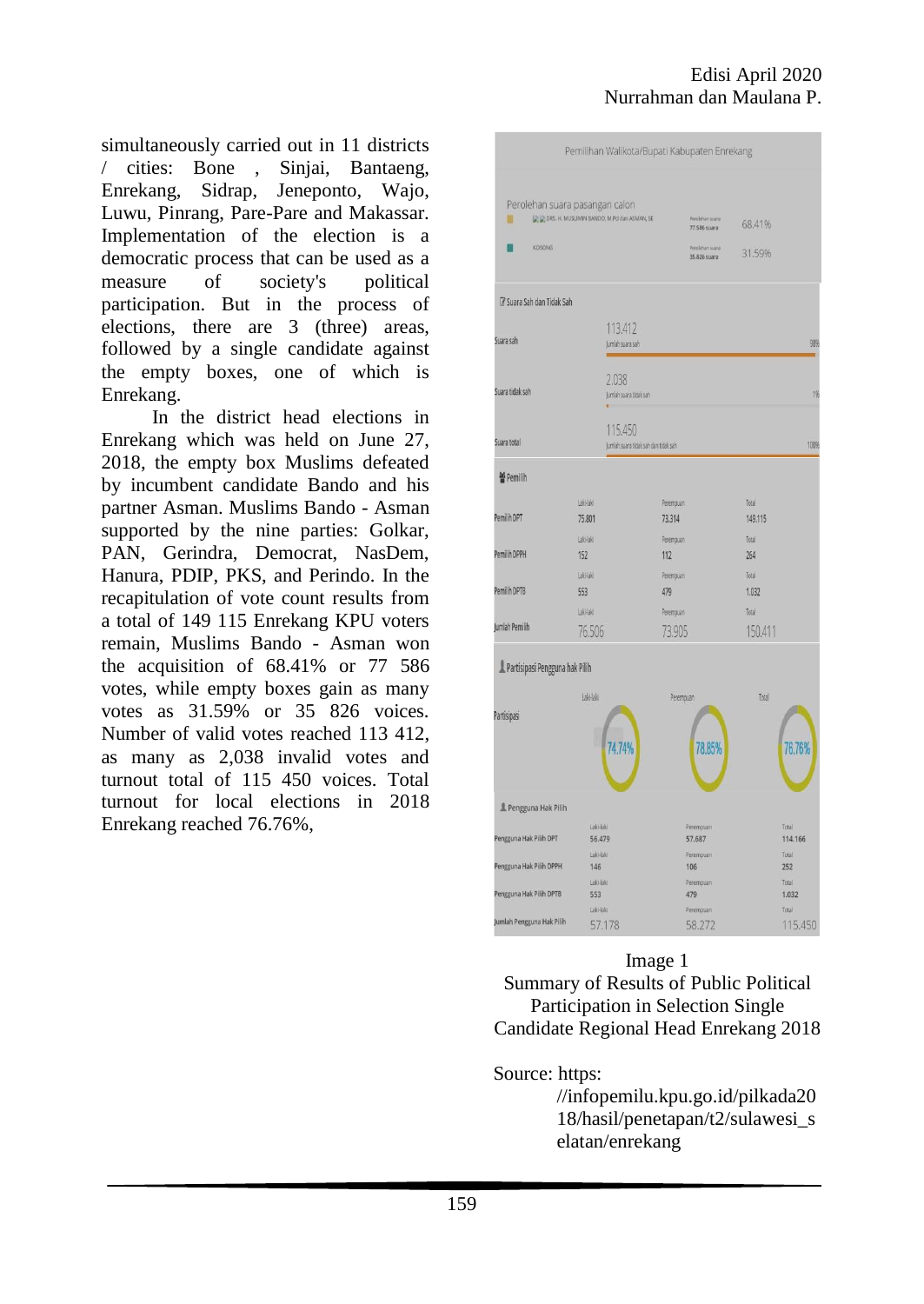Regent Selection Enrekang in the last two periods in 2013 and 2018 show that public participation in the election of the regent in using their voting rights, namely the year 2013 as many as 78.80%, while in 2018 as many as 76.76%. Based on these data, the political participation of the people in the district head elections in 2013 to the election outright in 2018 decreased although a small percentage that is as much as 2%, but the percentage of political participation of the people in the district head elections both in 2013 and 2018 is still far from being targeted by the Election Commission and the government Enrekang.

The phenomenon of empty box itself is a situation where the organization of the elections only by a single candidate. Pilkada single candidate then stipulated in the General Election Commission (PKPU) No. 11 of 2016 Article 11A of organizing ballots at the election of the candidate containing two columns consisting of a column that contains the photos and names of candidates and one blank column that does not pictorial or more popular with the term "empty box". Empty box is strong evidence scarcity of candidates for public leaders and the failure of political parties in the regeneration at the internal level.

One of the major causes of low public participation because the three regions followed by a single candidate against the empty box and one of them is Enrekang. On Organizing the elections simultaneously in 2018 in Enrekang implemented in 12 districts, sub Maiwa a district in which the number of voters who do not exercise their voting rights are very high compared with other subdistricts in Enrekang. Based on data obtained from the District Election Committee (PPK) Maiwa there are as many as 5467 voters from 19 502 the total number of voters remain nonparticipating voting or about 28% of the final voters who did not participate to exercise their voting rights.

To hold elections at the district level formed the District Election Committee (PPK) based in the capital district itself. PPK established by the General Election Commission (KPU) Regency / City no later than six months before the vote and was disbanded two months after the vote. Based on the background described, the researchers are interested in doing research entitled: "Peoples Political Participation In Unison 2018 Election In District Maiwa Enrekang (Case Study In the presence phenomenon Empty Box Enrekang Regent Election Period 2018-2023) ".

The formulation of the problem of this study are as follows: 1) How can the political participation of people in elections simultaneously in 2018 in the District of Maiwa Enrekang ?; 2) How is the effort made by the District Election Committee (PPK) in increasing the political participation of the public with the phenomenon of empty boxes in Enrekang regent election in 2018 in the District of Maiwa ?. While the purpose of this research are: 1) to assess and analyze the political participation of people in elections Enrekang 2018 Regent; 2) to assess and analyze the efforts made by the Commission through the District Election Committee (PPK) in enhancing political participation Maiwa district community with the phenomenon of empty boxes in Enrekang regent election in 2018.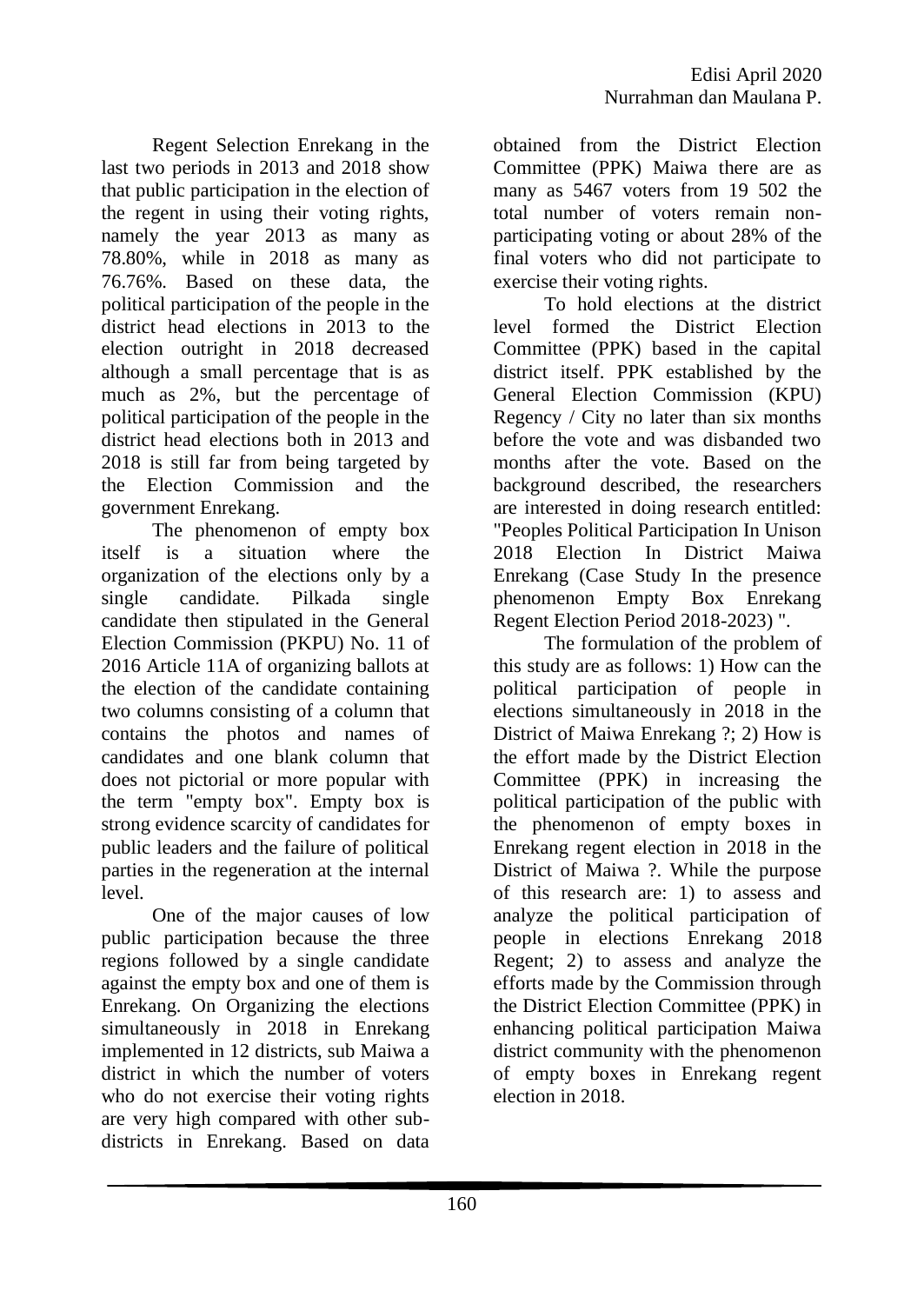# **2. THEORETICAL FOUNDATION**

### A. Participation

Literally, participation means participating in an activity and no participation or participation in an activity, or active or proactive participation in an activity. Participation can be defined broadly as an engagement and active community participation and of his own accord, whether because kemuan from itself and from outside himself in the whole process of activity concerned. According to Wahyudi Kumorotomo (1999: 112) says, "participation is various shades of mass and individual actions that demonstrate the reciprocal relationship between government and its citizens". Furthermore Wahyudi remind, the general pattern of citizen participation can be divided into four kinds:

- 1. Participation in the elections (electoral participation).
- 2. Participation group (group participation).
- 3. Contacts between citizens and government resident (citizen

contacting government).

4. Participation of citizens directly.

# B. Political

According to Andrew Heywood in Budiardjo (2008: 16) politics is "a nation of activities that aim to create, maintain, and amend the general rules that govern life, which means it can not be separated from the symptoms of conflict and cooperation". According Budiardjo (2008: 43) defines:

> "Politics is the activity carried out in a country that for the process of determining the purpose of political activities, how to achieve the goals, possibilities and needs

posed by a particular political situation and the obligations resulting from the political objectives."

To realize these goals required a general policy to regulate the allocation of existing resources, and in realizing the policy required power and authority will be used to shape the cooperation and resolve problems that emerge at any moment. Based on the description of expert opinion that politics can be defined as a process in the formation and distribution of power in society among other forms of decision-making process to reach a destination in the country, but in the process of achieving these objectives can not be separated from the symptoms of social conflict and cooperation.

C. Peoples Political Participation

Community participation in a political activity, does not escape the political participation of the people. Where in determining government leaders, both at the central level to the lowest level, people always and will remain the most important instruments. Participation is an important factor in any manner by anyone in an organization, which in turn can motivate a person to achieve the goals that have been planned by his organization and has a shared responsibility towards these goals. Dimensions of participation can influence public political participation in elections as proposed in Jalaluddin Rachmat James Rosenau (2000: 127) are: 1. Style participation.

- 2. Motif participation.
- 3. Consequences of a person's participation in politics.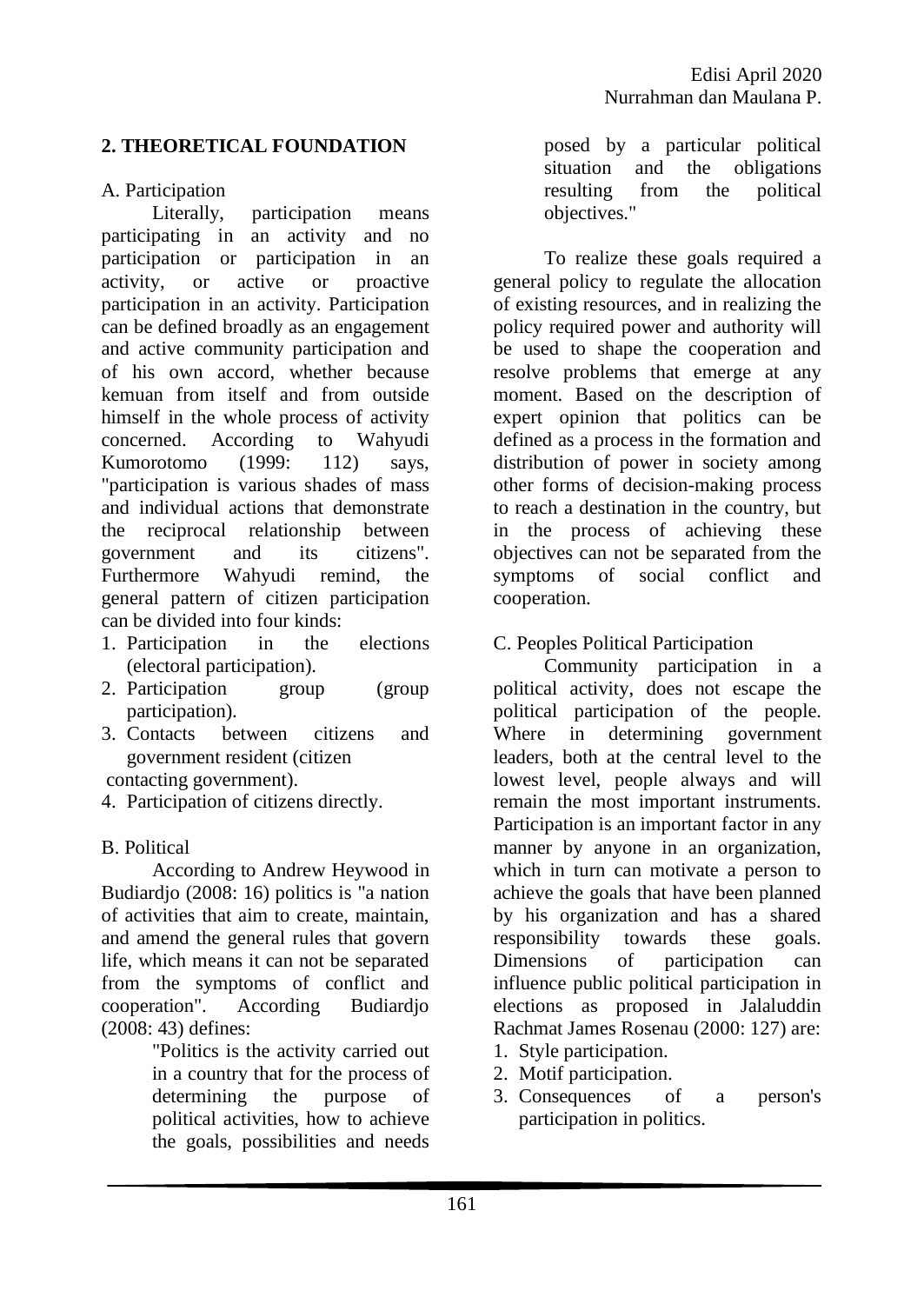Based on the above dimensions of political participation, the people taking part in politics in a variety of ways, but in reality few people even shy away or be apathetic towards political activity. Factors expected to affect the high-low political participation of society, is the political awareness and confidence in the government. High-low two factors also influenced by other factors such as A. Rahman HI (2007: 288) said that:

"Higher education affect political participation. Therefore, many countries renew the school's curriculum can influence the process of political socialization of young people. People who are higher socioeconomic status are more active. Political parties influential in political participation".

Relying on the expert opinion that the most important aspect of a democracy is political participation, because of the presence of public participation in decision-making will affect the life of the country. Decisionmaking is carried out through voting in elections or elections. Political participation is closely related to political awareness, because increasingly aware that he ruled, demanded last public is given a say in governance. In general, public participation can be higher in democracies, because of the high level of participation shows that people understand the politics and want to participate to participate in activities related to governance.

# D. Local Elections

Local elections (elections) is an activity of political recruitment is the selection of the people against the leaders

who volunteered to become a Regional Head, either the Governor or the Deputy Governor or the Regent or Vice Regent and the Mayor or Deputy Mayor. The elections into a new historical journey in the dynamics of national life in Indonesia. Changes in the electoral system from the legislative elections, the President and Vice President, and Head of Region expected to give birth close leadership and a dream of the whole society.

General Election of President and Vice President in 2004 directly underlies the implementation of local elections and Deputy Regional Head directly. This is based also in the spirit of regional autonomy, and therefore dlaksanakan direct elections, both at the provincial and regency / city.Most of the democratic process which is called political process in order to transfer authority to that obtained in a container electoral authority, strictly no separation between the elections and local elections, and the election term is the concept of local elections. The next local elections and Deputy Head of Region by Ricardo J. Prihatmoko (2005: 112), namely:

> "Election of Regional Head and Deputy Head of Region, both the Governor and Deputy Governor and Regent / Mayor and Vice Regent / Mayor is directly embodies the return of basic rights in choosing a leader in the area. Thus, people have the opportunity and authority to determine local leaders direct, free and secret, without the intervention just as they elect the President and Vice-President and its representatives in the legislature in the election."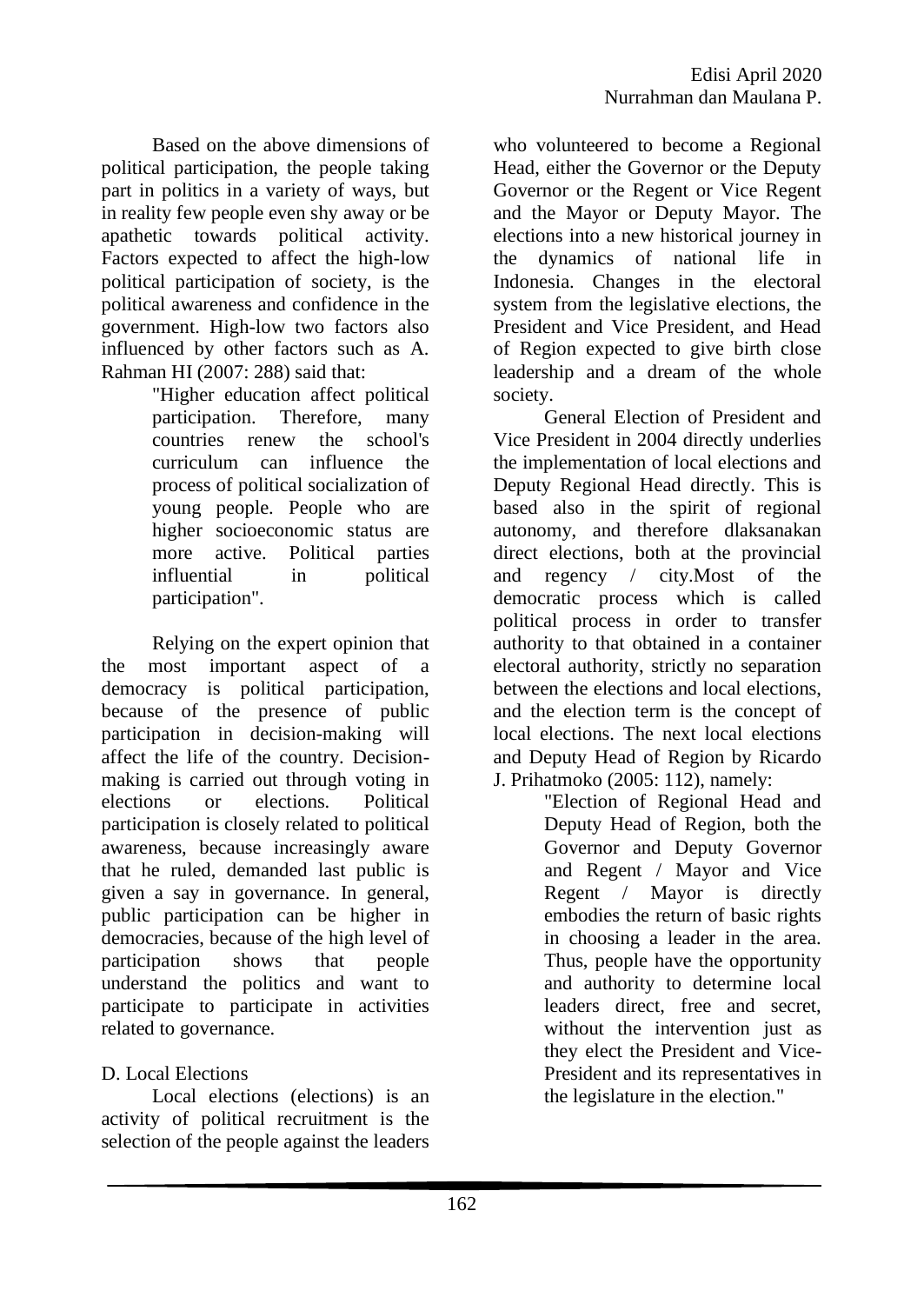In line with the previous opinion is then associated with the development aspects of democracy by Amirudin and A. Zaini Bisri (2006: 12) states that:

> "Election is a democratic efforts to find qualified local leaders in ways that are peaceful, honest, and fair. One of the most important democratic principle is the recognition of differences and the peaceful settlement of differences. Efforts to strengthen local democracy through direct election is the appropriate mechanism as a form of breakthrough or ineffectiveness of the development of democracy at the local level. "

Based on this concept, the elections are an opportunity for the people to give their right to vote in order to determine the regional leadership. In its implementation is based on the principles of Election and without the intervention of other parties. The strengthening of local democracy through direct local elections is a form of democratic development at the local level.The elections is an integral part of regional autonomy. Elections are a form of Election of Regional Head and Deputy Regional Head directly into its own discourse and always questionable whether it can be likened to the election. Most of the democratic process which is called political process in order to transfer authority to that obtained in a container electoral authority, strictly no separation between the elections and local elections, and the election term is the concept of local elections.

The idea of direct election was originally a further process of a strong will to improve the quality of democracy in the region has begun. In addition to

preventing dictatorship, democracy is also aimed at achieving other objectives. Pilkada directly give a wider opportunity to the public to participate in various political activities. All citizens throughout Indonesia has hope Electoral leadership of the Government in the area can take place with the condition. At a later stage, the results of the elections will also impact on the way government functions, development, and service to society.

Election to be the new milestone of democracy in Indonesia. That the true meaning of democracy is in the hands of the people's sovereignty which is realized through direct election by the community and implemented in an honest, fair, and secure. So in essence the election is an important event that can make a change for the better for the region. Therefore, the essence of democracy that exists in the community welcomed the election should consciously and intelligently using their political rights. Participation, active, careful, and jellies should be a form of political consciousness must be owned by the people in elections.

# **3. METHODS**

This research is a qualitative descriptive study. Researchers used data collection techniques through interviews and documentation. In this activity the writer will collect data in the form of documents, archives and other information related to this research. Researchers conduct data analysis through techniques presented by Miles and Huberman which are often referred to as interactive data analysis methods, namely data analysis consisting of three activities that occur simultaneously including: data reduction, data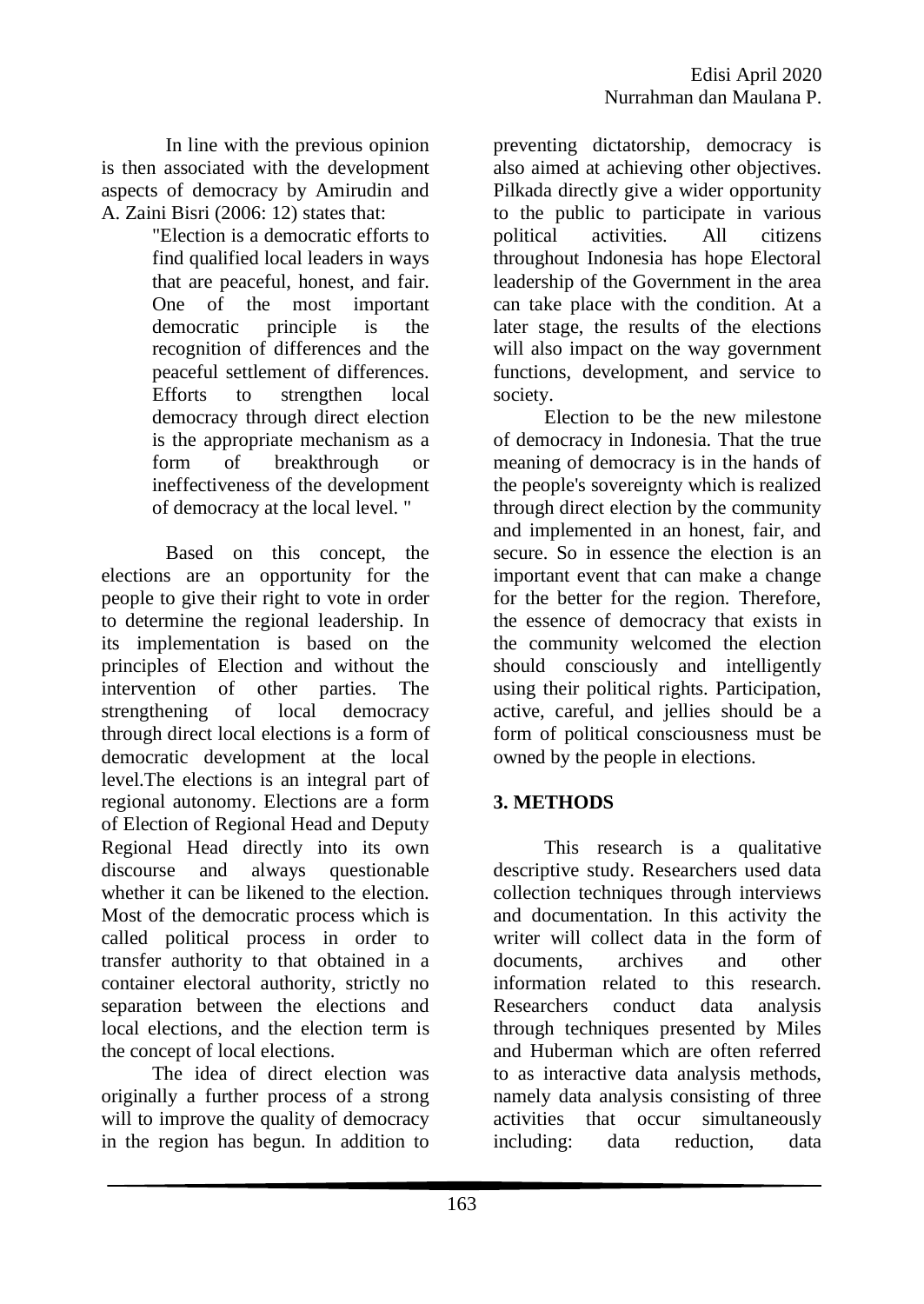presentation, and drawing conclusions / verification. The purpose of the authors using this analysis is to look for the relationship between the events that exist with the data that has been collected to draw conclusions as the end of the research based on the theoretical basis on which the analysis is based, making it easier to write research in presenting research results so that they are more easily understood.

The informants chosen by the author are as follows:

- a. Chairman of the Maiwa District Selection Committee (PPK) (1 person). The reason the writer chose the Chairperson of the PPK as the informant was because the PPK was an extension of the Election Commission itself which had the task of carrying out the elections at the district level.
- b. Maiwa District Government in this case the Maiwa District Head (1 person). The author chooses the Maiwa Sub-District because the Sub-District Head is the head of government at the sub-district level who has the authority in the implementation of local elections at the sub-district level and has a role in increasing the political participation of the people.
- c. Community leaders (4-8 people). Community leaders are also very important to be informants because most people join with community leaders in taking action. Community leaders who will be used as informants are legislative members who are domiciled in the Maiwa District, Religious Leaders such as the Imam of the Mosque or leaders of religious organizations, Traditional

Elders, and large Entrepreneurs in the Maiwa District.

d. Community (20 people). The community according to the writer is the most important informant in the interview that will be conducted later because it is the community who participates in political activities such as the example in the election implementation.

# **4. ANALYSIS AND RESOLUTION**

A. Analysis of Political Participation of Civil Society in unison Election 2018 In District Maiwa Enrekang

Public political participation in local elections is influenced by several factors. According to A. Rahman HI (2007: 288) the political participation of people affected following: "higher education affect political participation. Therefore, many countries renew the school's curriculum can influence the process of political socialization of young people. People who are higher socioeconomic status are more active. Political parties have a big impact on the political participation of the people ". Under these conditions, the analysis related to participation in public political participation in local elections in 2018 in the district simultaneously Maiwa Enrekang districts are as follows:

# a) Education

Education is a measure of the quality of human resources. The higher a person's education then the logical personality and mindset will be growing, as in the Electoral someone who has a better education will use his voice wisely. The following data Maiwa District residents who based on education level attained is as follows: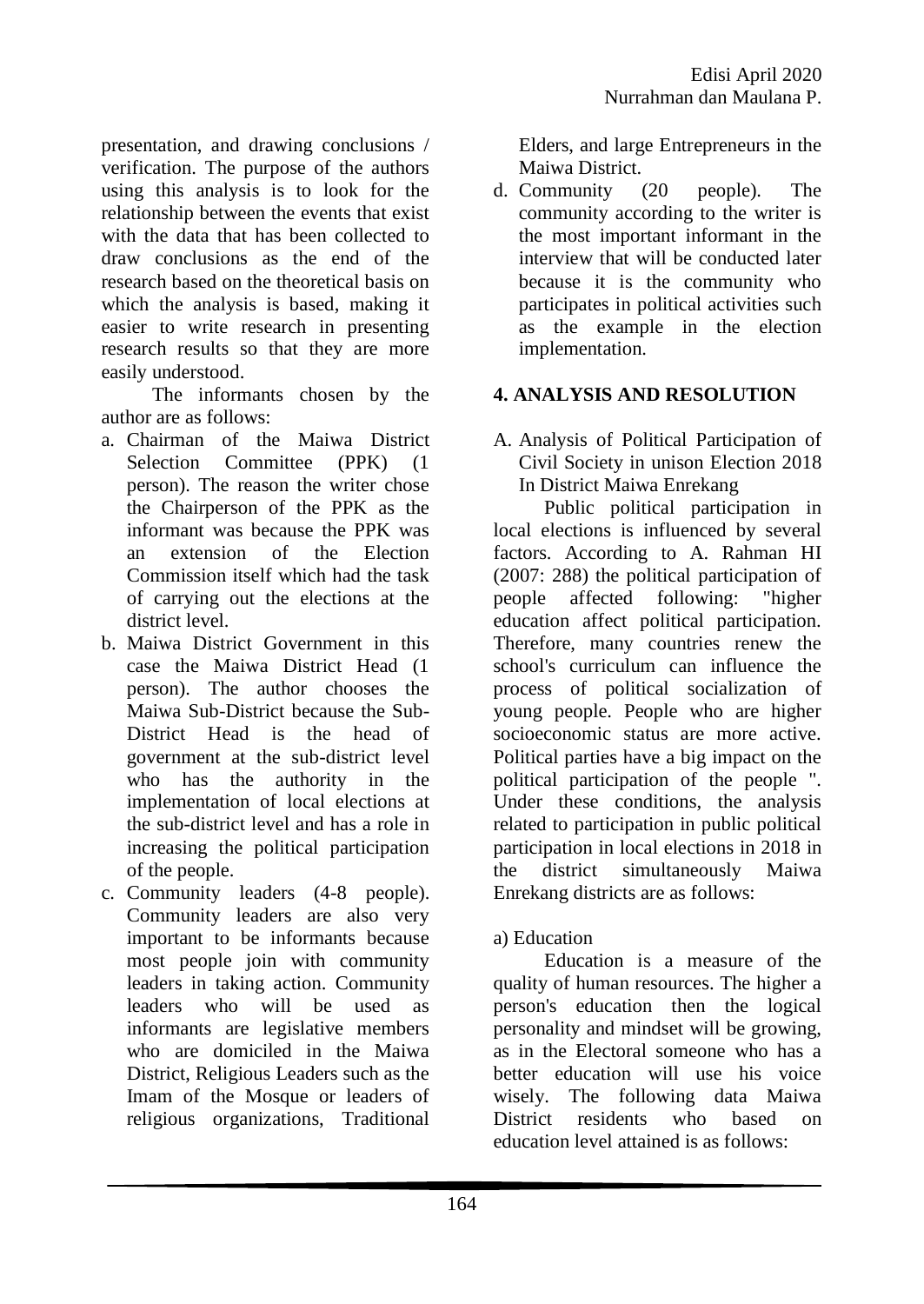| Table 2<br>Population by Education Level |                                            |            |  |  |  |
|------------------------------------------|--------------------------------------------|------------|--|--|--|
| <b>Attaintment 2018</b>                  |                                            |            |  |  |  |
| District of Maiwa                        |                                            |            |  |  |  |
| No.                                      | <b>Education Level of</b><br><b>Amount</b> |            |  |  |  |
|                                          | <b>Educational</b>                         | Percentage |  |  |  |
|                                          | <b>Attainment</b>                          | (%)        |  |  |  |
| 1.                                       | Not Schools/ School                        | 20.96      |  |  |  |
|                                          | yet                                        |            |  |  |  |
| 2.                                       | Not to End SD/                             | 12.71      |  |  |  |
|                                          | equivalent                                 |            |  |  |  |
| 3.                                       | Elementary school/                         | 30.98      |  |  |  |
|                                          | equivalent                                 |            |  |  |  |
|                                          |                                            |            |  |  |  |
| 4.                                       | Junior / Equal                             | 18.48      |  |  |  |
| 5.                                       | school/<br>High                            | 13.82      |  |  |  |
|                                          | equivalent                                 |            |  |  |  |
| 6.                                       | DI/DII                                     | 0.57       |  |  |  |
| 7.                                       | Academy/DIII                               | 0.60       |  |  |  |
| 8.                                       | DIV/Strata I                               | 1.79       |  |  |  |
| 9.                                       | Strata II                                  | 0.08       |  |  |  |
| 10.                                      | Strata III                                 | 0.01       |  |  |  |
|                                          | Amount                                     | 100        |  |  |  |

Source: District Maiwa in Figures, 2018.

Tabel above shows that in Sub Maiwa education level attained majority community still completed primary school in the amount of 30.98%, then that is not a school / school has not amounted to 20.96%. Subdistrict Community Maiwa still many who do not complete education up to a higher level. District of Maiwa number of people who do not complete their education to a higher level can be seen from the number of percentage on education diploma slightly. Furthermore, researchers conducted an interview on January 11, 2019 to the public, as presented by Mr. Ridwan one Maiwa the district community where he graduated from elementary school, he stated that: " at that time I did not go to vote, wasting

my time coming there to choose to work because I think anyone who is a regent will not provide benefits for me, unless I am given money to vote it is still better ". In line with the results of the interview above, Mr. Ali which he did not complete primary school in an interview with investigators on January 11, 2019 stated that "If only I chose, then the one I chose went up, so the Regent continued to give me a permanent job right away, but that's not possible. So instead of me going to choose, it's better to me make money".

Based on interviews and data obtained by researchers are currently in the field, it can researchers conclude that people who do not have a better education will have extensive knowledge as well as a narrow mindset. Users of voting rights will be better if the voters have a good education. Higher education will make people understand the importance of political participation of the community. Public opinion showed apathy in the electoral process based on the level of public education is still low, so that the public still seem have thought less extensive.

#### b) Socioeconomic

Livelihood or type of work can affect the level of their political participation. Based on the livelihoods of the majority of District residents Maiwa of 22 Village / Keluharan worked as Farmer with a percentage of 28.94%, then the second is a resident who works as a Labor / Private amounted to 15.05%. More details can be seen in the following table: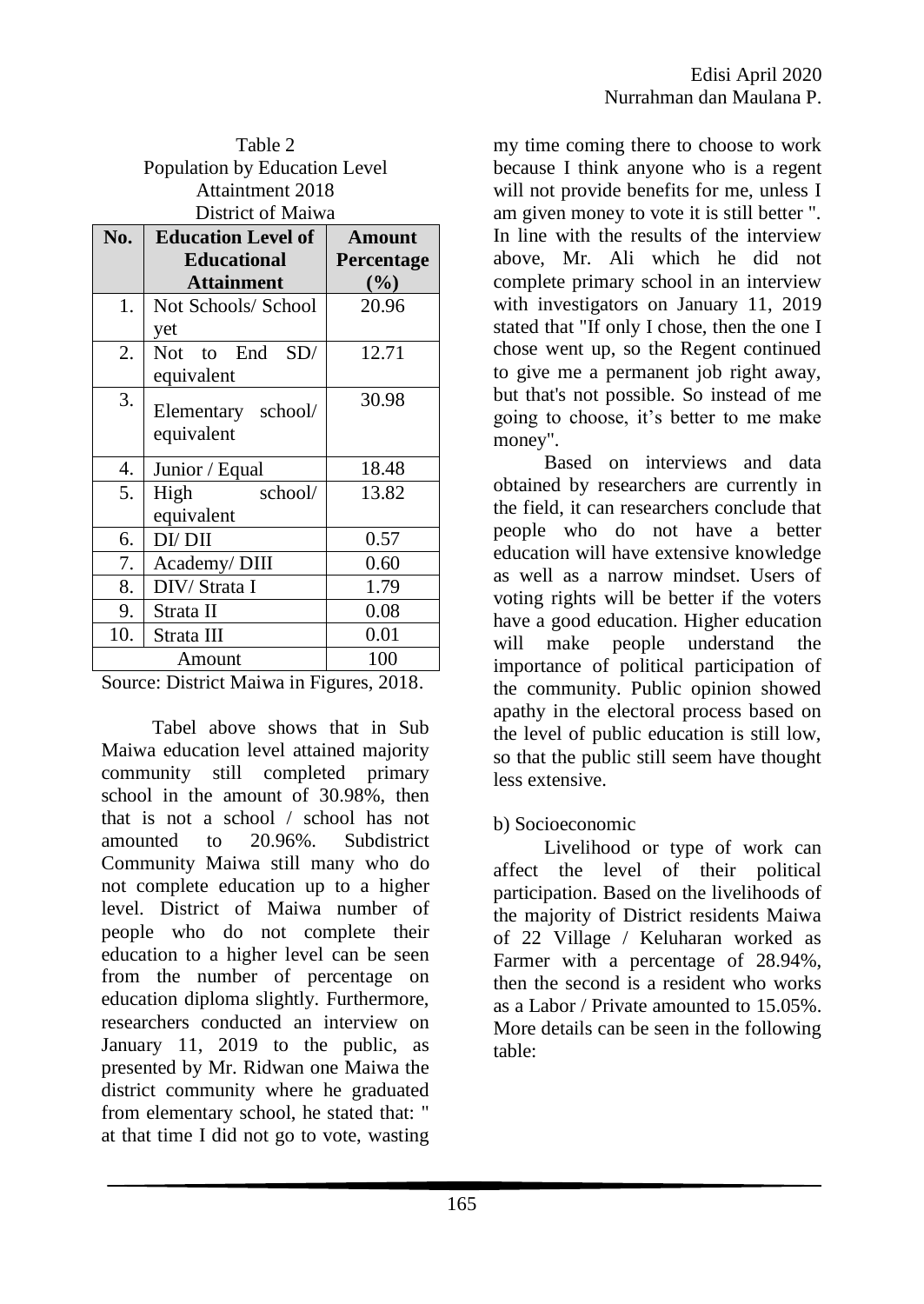| Percentage of Population Livelihood<br>Subdistrict Maiwa 2018 |                                                                            |                      |  |  |
|---------------------------------------------------------------|----------------------------------------------------------------------------|----------------------|--|--|
| No.                                                           | Livelihood                                                                 | Percentage<br>$(\%)$ |  |  |
| 1.                                                            | farmer                                                                     | 28.94                |  |  |
| 2.                                                            | Services<br>(construction)<br>workers,<br>domestic<br>services, transport) | 11.02                |  |  |
| 3.                                                            | Labor / Private                                                            | 15.05                |  |  |
| 4.                                                            | TKI/TKW                                                                    | 12.65                |  |  |
| 5.                                                            | Miner / Digger Sand                                                        | 2.00                 |  |  |
| 5.                                                            | Merchants<br>Entrepreneur                                                  | 7.55                 |  |  |
| 6.                                                            | PNS (civil servant)                                                        | 9.25                 |  |  |
| 7.                                                            | Military / Police                                                          | 4.75                 |  |  |
| 8.                                                            | Craftsmen / Industry<br>RT                                                 | 1.01                 |  |  |
| 9.                                                            | breeder                                                                    | 7.78                 |  |  |
| <b>AMOUNT</b>                                                 |                                                                            | 100                  |  |  |

 $TA$ <sub>a</sub> $\alpha$ 

Source: District Maiwa in Figures, 2018.

Most of the people who worked as the District Maiwa Farmers prefer to work rather than take the time to vote. Furthermore, researchers conducted interviews to the public, as presented by Mr Sukardi one of the communities the District Maiwa that in which he worked as a farmer, was interviewed by investigators on January 11, 2019, he stated that " if I don't work today, there is no income for the kitchen and children's school. Now the regent candidate is also no match, no need to go to the ballot, it is certain to win ".

In line with the statement of Mr Sukardi, Mr. Katiman one sub-district community Maiwa that where he works as a laborer to add his opinions in interviews investigators on January 11, 2019 that:

"attend or not to the polling station the candidate pairs of Mr. Muslimin and Asman will still be elected as Bupatis. It's clear the party supporters have influence can not lose. Choosing to be a regent will not change my job as a builder, anyway, if I come who wants to compensate for my income today. Now you are not given anything if you take part in voting ".

Based on according to an interview with one of the researchers in the District Maiwa Community leaders, Mr Rahman on January 12, 2019 states that:

> "most of people who have temporary jobs prefer to work on voting day, because they consider it more important to make money for their family than to go to the polling station to vote. We cannot blame them for making such a decision and the election committee at the subdistrict level should work extra in giving knowledge to the community how important it is to participate in the elections ".

In line with Mr. Rahman's opinion, Ms. Rosyita as Secretary of the Maiwa Sub-district in an interview with researchers on January 12, 2019 stated that:

> "The apathy of the people who did not want to take part in the last 2018 elections were mostly those who had low economic levels or those who did not have permanent jobs. Their reason, of course, is because they prefer to work that day rather than to go and choose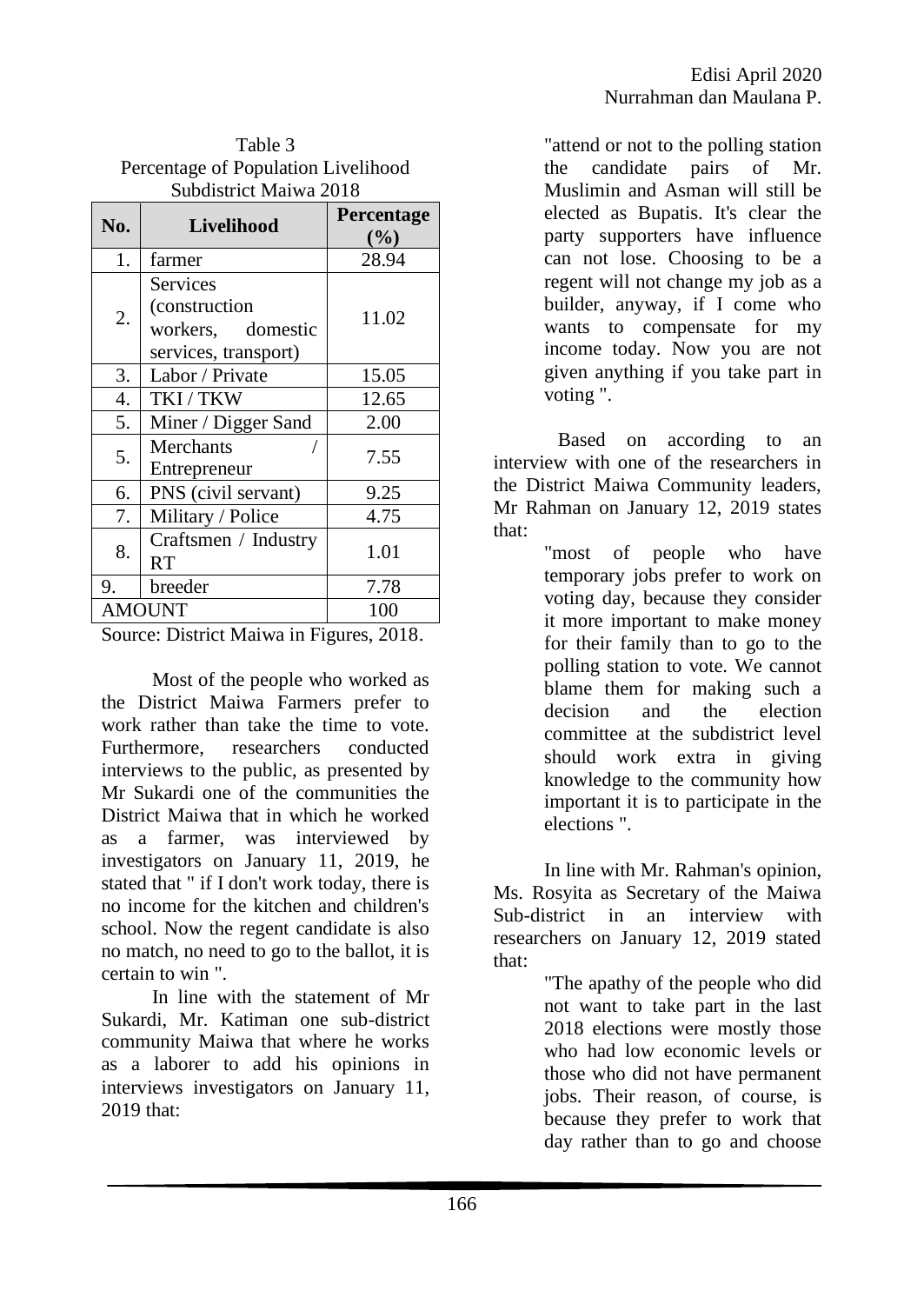one that does not produce anything for them ".

Based on interviews and data obtained by researchers, it can be concluded that people who have a low economic level tend to be apathetic towards the elections. This is shown by interviews with people who work as farmers and laborers who have the same thoughts about the reasons for not participating in the elections.

According to researchers, high socioeconomic conditions will make a person more active in political participation. The socioeconomic condition of the Maiwa District cannot be said to be high, because there are still many people who only graduated from elementary school and few continue to study. Many people who only graduated from elementary school make the economic situation of the household less stable because those who have a Bachelor's degree do not necessarily have good jobs, especially those who only graduate from elementary school. People who do not have a high education only work as laborers or farmers to support their families. This problem is the responsibility of the organizing committee of the elections to increase public awareness that it is important to participate in the elections.

# c) Political Parties

KPU of Enrekang Regency issued a Decree on the extension of the registration period of candidate pairs in the 2018 Regional Election. The nomination socialization activity had also been carried out by KPU and the Government, but the political parties in Enrekang Regency still did not register their best cadres as candidate pairs.

Based on the Enrekang Regency KPU Decree related to the absence of other pairs of candidates, the KPU finally set the Regent and Vice Regent candidate pairs as participants in the 2018 Simultaneous Election District with One Candidate Pair, namely Muslimin Bando and Asman pairs against the Empty Box. Political parties failed to bring competent candidates to fight against candidate pairs of Muslim Bando and Asman.

Furthermore, researchers conducted interviews to PPK Chairman, Mr Adry, S.pd on January 13, he stated that:

"Empty Box becomes proof strong scarcity candidates leader public and failure Party Political in regeneration in level internally. While Public in context democracy in level local forced Party Political for no have alternative selection in return chamber sound. This not something that worth positive for development democracy in level local".

In line with the interview above, Mr. Alwi S.Pt as district head of Maiwa in an interview with investigators on January 13, 2019 states that:

"Empty Box phenomenon became a real picture of the behavior of the political parties tend to be pragmatic. Lazy to build democracy at the local level by presenting alternative options to choose leaders in the area. This condition will obviously give birth stigma that emphasizes Political Parties in Election transactional find money alone ".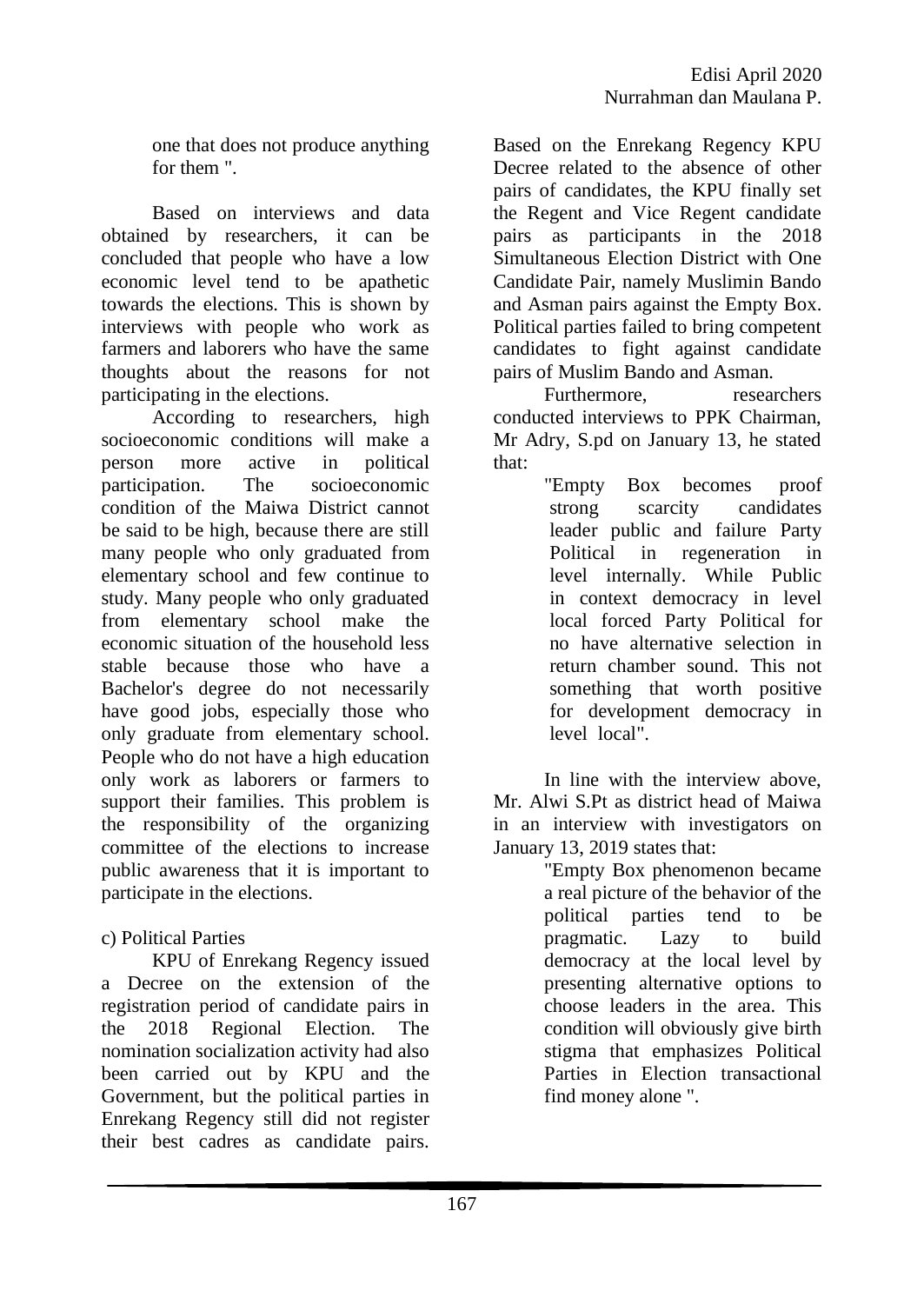Furthermore, Mr. Andi Husran as Community Leader added in an interview with researchers on January 13, 2019, he stated that:

"The opinion of the people who are apathetic towards the elections is also based on the influence of political parties that do not maximize their function as an organization that fights for the interests of the community. The Empty Box phenomenon is a manifestation of the failure of Political Parties in preparing cadres who have the best competencies to be nominated as Regional Heads of Enrekang Regency ".

In line with the statement of Mr. Andi Husran, Mr. Rahman Siri as Community Leader in an interview with researchers on January 13, 2019 stated that:

> "People feel bored / fed up with the current political situation. Large parties will certainly be more powerful, resulting in the community being very less enthusiastic about a single candidate election. The community understands the existence of a single candidate because there are no other candidates who advance to compete in the 2018 elections. In addition, the socialization of the PPK as the organizer of elections at the sub-district level is less than optimal, so that the public awareness to participate is less ".

Based on the results of these interviews, researchers can conclude that Political Parties have a very large role in the low political participation of the community in the 2018 elections in Enrekang Regency. Political Parties have a great influence in the low level of community participation because Political Parties fail to nominate their members to become candidates in the last 2018 Regional Election, so that people have no choice in the Pilkada and cause people to be apathetic with the assumption that they choose or do not choose certain ones will win the election is the incumbent pair.

The phenomenon of the Empty Box in the implementation of the Enrekang District Election in 2018 in the democratic system will pose a danger because it is feared that a single candidate who is a Regional Head candidate has no competence, whereas a democracy will be better if many candidates compete to advance in the elections. A single candidate can also mean a high level of public confidence in a character, but it can also be predicted that there is money politics because there is a possibility that a single candidate does not want to compete with other candidates. Regional Head Candidates who are supported by parties that have influence in Enrekang Regency make the Regional Head candidate pairs have no competition in the Election. As a result of the absence of other candidates who nominate as Regional Head this affects the political participation of the community, because Political Parties that are less able to influence the political awareness of the community.

Factors affecting public political participation in the 2018 local elections simultaneously in the District of Maiwa with the phenomenon of the Empty Box basically there are three factors, namely education, social economy and the influence of political parties. These three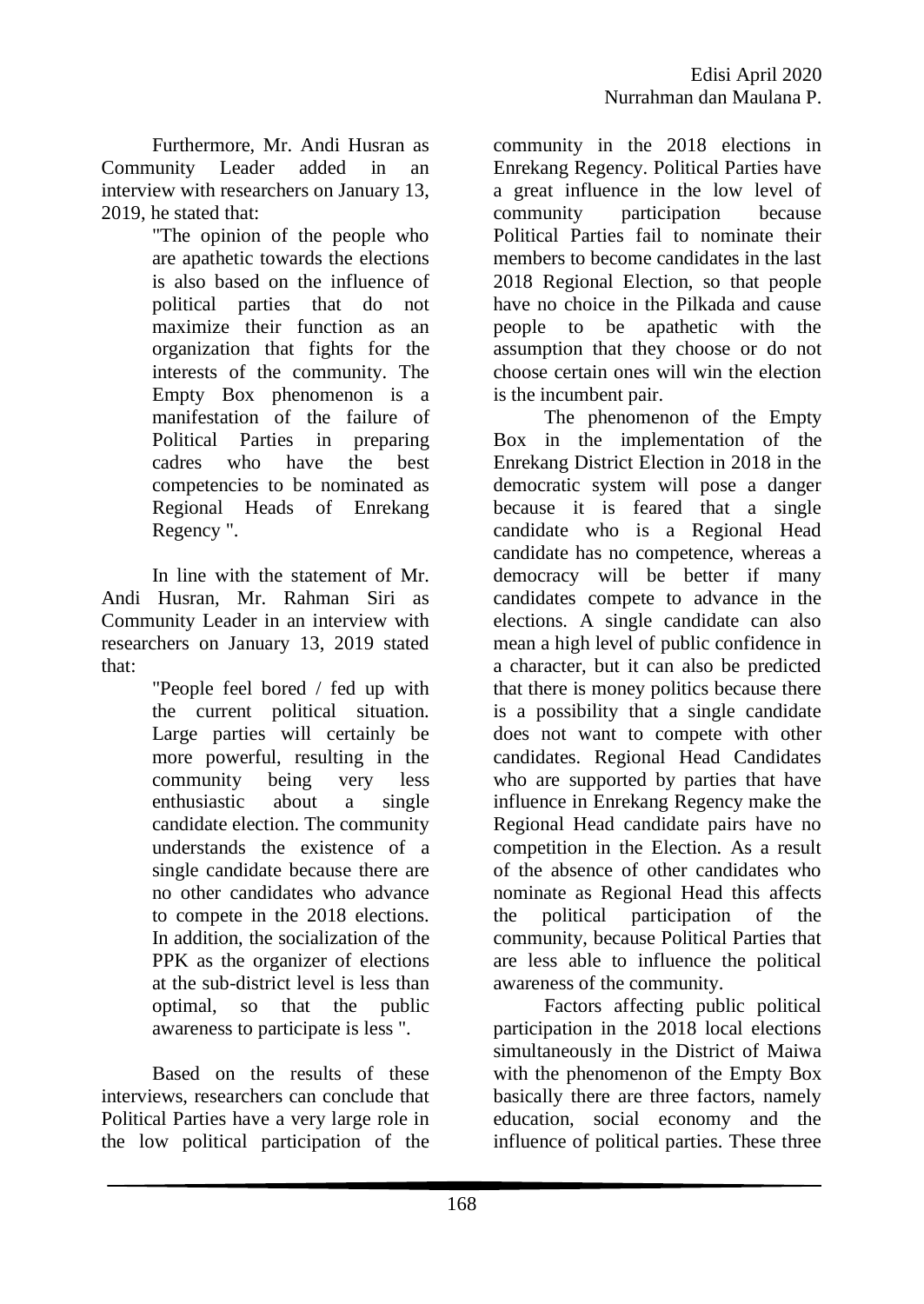factors are interrelated: the existing political parties fail to nominate their members which results in a single candidate election or commonly called the Empty Box Phenomenon so that the public will think that it is not important to vote because it is clear who will win, especially if the community has low level of education and socio-economic level where they tend to have a narrow mind and most are apathetic which then results in a low level of political participation in a region.

B. Efforts Made by the District Election Committee (PPK) in Increasing Community Political Participation with the Existence of Empty Box Phenomenon in the 2018 Enrekang Regent Election in Maiwa District

The efforts of the District Election Committee (PPK) as the Election Organizer to realize the smooth election of regional heads have been carried out through political socialization through political education programs. The socialization process carried out during the implementation of the 2018 Simultaneous Local Elections in Maiwa District resulted in political participation of the community which had still not reached expectations from both the Government and the Election Organizer.

Increasing the political participation of the community is very important in the implementation of general elections in the process of electing legislative and executive members. Communities in the electoral process have a considerable influence, because voters can determine the best leaders in the regional head election process. The political participation of the Maiwa Subdistrict community in the local elections during the last three periods showed an increase in political awareness, although only slightly. Considering that community political participation is very important, it has become a joint responsibility to increase the role of the community in the implementation of local elections and elections. The political participation of the Maiwa Subdistrict community has in fact increased, but the government has not been satisfied with the political participation of the people because the number of people who did not vote is still very high. Following are the efforts made by the District Election Committee (PPK) as the election organizer at the District level and the Government in increasing public political participation: a) Political education

Political education is a strategy carried out by PPK and the Government to increase knowledge, understanding and political awareness of the community. The following are the targets of political education for Voters in the implementation of the elections: Maiwa District Community, Beginner Voters (Youth, Youth, Students and Students), Community Leaders, Community Organizations (Mass Organizations), Voters with special needs. The government, together with the Election Organizing Committee, namely the PPK, seeks to disseminate political education to the maximum of the entire community of Maiwa District. Based on the results of an interview with Mr. Syarifuddin as a member of the PPK socialization division on January 13, 2019 in which he stated that:

> "This political education activity for Beginner Voters is an initial learning activity for Beginner Voters, with the hope of providing an understanding of democracy, so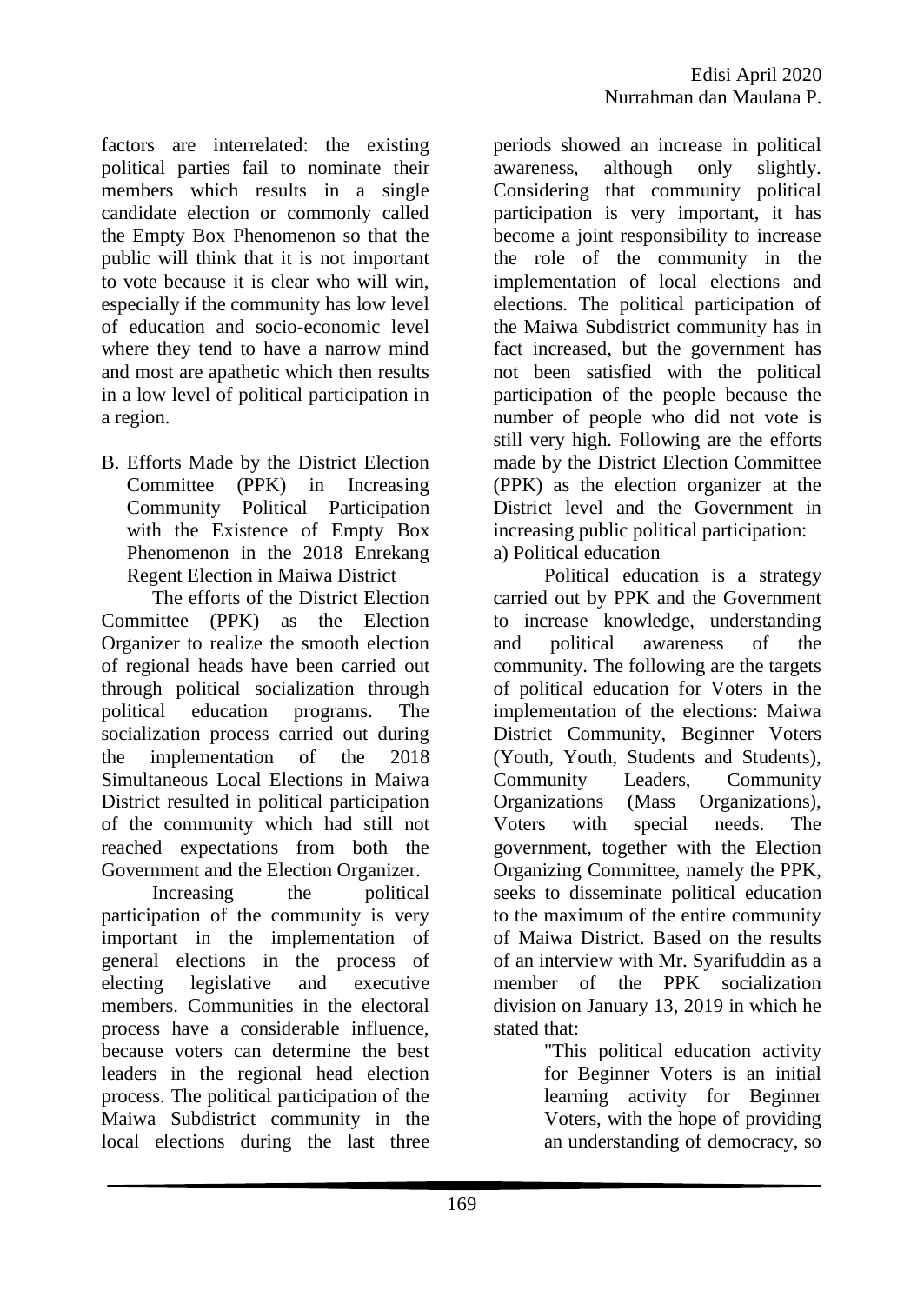that novice voters have the responsibility and can exercise their right to vote wisely and correctly, especially in the current elections marked by the phenomenon. Empty boxes, or single candidate elections which are new to the community. PPK also promotes the smooth implementation of the elections by visiting community events such as weddings, or where at that time the public was busy gathering at certain events. The aim is of course to appeal, invite, and encourage residents of the Maiwa District to participate in the elections."

In line with the above opinion, Mr. Firman in an interview with researchers on January 13, 2019 stated that:

"I did not go to the PPK socialization regarding the elections because I did not know that there was a socialization from PPK. I don't know when and where I will socialize it, how can I attend if there is no clear notification about the socialization by PPK ".

Political education is a part of a form of political socialization to increase political awareness of the people. Based on the results of the above interviews, researchers were able to conclude that the Political Education which is said to be given to the public has not been realized, it is because of the PPK itself as the organizer of the election committee at district level as if not yet ready for the dissemination of political education for the community. Researchers said the PPK was not ready because they do not make the socialization of political education is unclear when and where the implementation so that the public does not know about socialization. PPK merely come to events where the latter PPK society will disseminate on a single candidate elections in the middle of an event which according to researchers in this way is not efficient as a way to socialize elections. The way researchers think is not efisisen because the community came in the midst of such events PPK will not get the attention of all the people, because people will be busy at the time to follow the existing event.

b) Maximizing Socialization by Election Organizers.

Socialization is an effort made to provide information and understanding to the community for the smooth implementation of the District Election Maiwa. According to Adry, S. Pd as the chairman of District PPK Maiwa on January 9, 2018 states that:

> "With the phenomenon of Empty Box in the elections this year we will further optimize the socialization and political education for the citizens of District Maiwa order to develop political awareness and political participation of the target community can be achieved. Moreover, in 2019 there will be an election of the President and Vice-President, so we pay more attention to strategies that will be used to increase the political participation of the people ".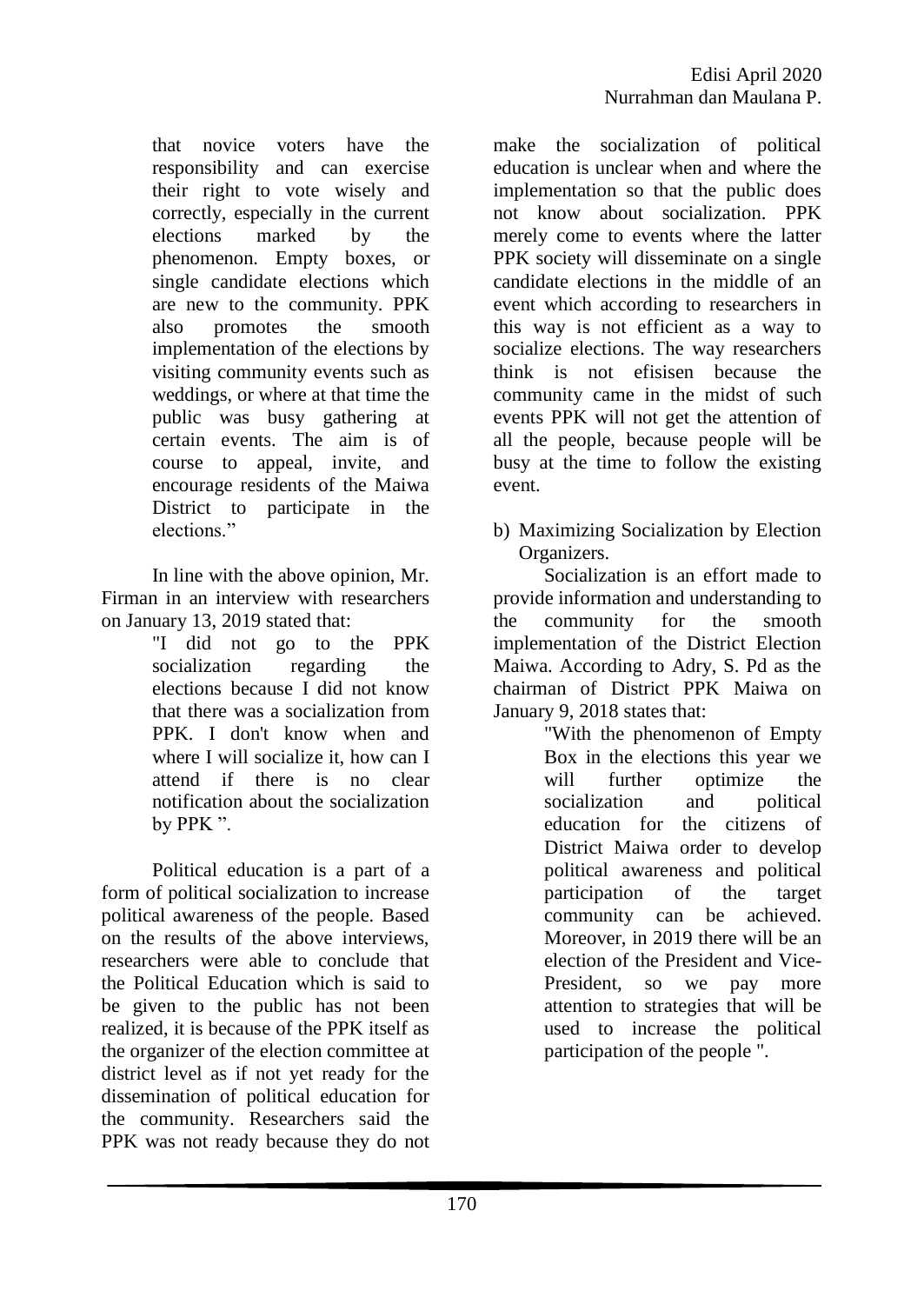Then, if the terms of the public opinion of one researcher interviewed on January 9, 2019 the Yogi Setiawan stated that:

> "The socialization of the organizers for the election of the same year to the contents, the dissemination definitely always discussing about how to correct their ballots when choosing. So I think for what I participated in the socialization, material well-that's all, so in my opinion does not really matter to me follow".

In line with the above opinion, Nela that a high school student as voters in an interview with investigators on 9 January 2019 states that: " why would I participate in the socialization about the elections, people said the discussion was all. There is nothing important, the contents will only discuss about how to vote on election day ".

Based on the opinion above, the researcher can conclude that the socialization of the election organizing committee has not been improved so that it makes people bored and tired of following it. Maximizing the process of socialization about the importance of political participation in elections, not just the technical implementation of the elections. voter education needs to focus on the right target. Important political education is given to first-time voters before entering the voting age, so it is not only given when entering the voting age. The provision of political education needs to be done more quickly as in junior high school or early high school age children, so that it is easier to understand when they reach permanent age to become voters, and they will be ready to use their voting rights

intelligently and wisely. Election organizers need to improve their performance not only related to the technical performance of the organization, but also in terms of raising awareness about the importance of public political participation in the holding of the elections, so that the public can understand what participation can be done and what the outputs from such participation are.

# **5. CONCLUSION**

Based on the description above, the researchers conclude:

- 1) Political participation of the community in the absence of the Empty Box Phenomenon in the 2018 Regional Election in Maiwa District, Enrekang Regency is still low because it is influenced by several factors as follows:
	- a) The factor of education, with the low level of education of a society will certainly affect the level of knowledge of something. Likewise with knowledge of politics, this can affect whether people will participate in it. Conversely, when someone has little knowledge of politics, he will be indifferent and indifferent to politics and tend to have a narrow mindset about democracy. This is very influential on the willingness and ability of people to participate in politics as well as to understand politics itself.
	- b) Socio-economic factors, people who have low socioeconomic status tend to be apathetic to participate in the elections, because they are more concerned with work than wasting time to participate in the elections without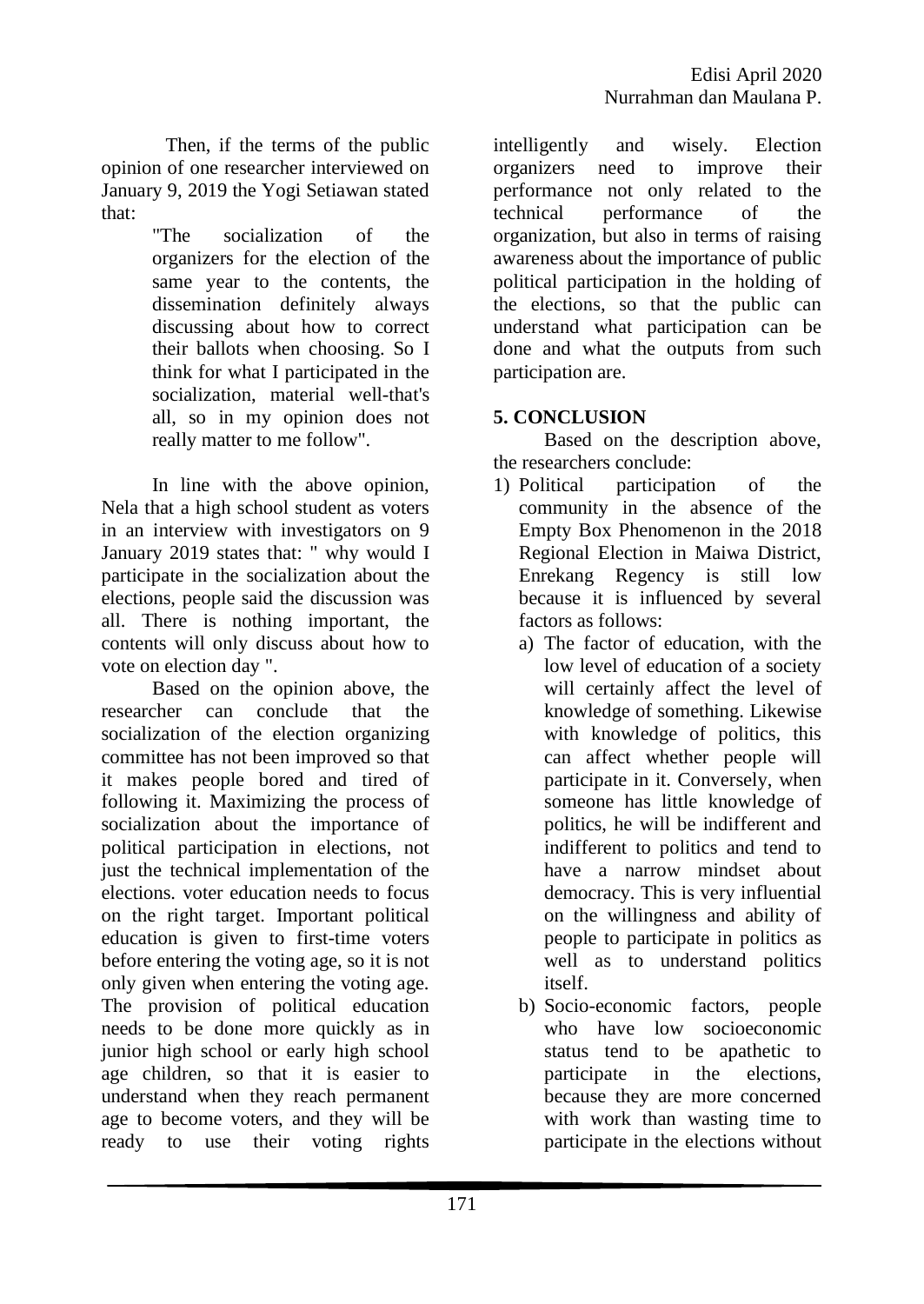any reward. And there are people who are working or educated outside Enrekang Regency so they cannot return to vote.

- c) The influence factor of political parties, which lacked the trust of the community because political parties failed to cadre members to be used as candidates to advance in the elections, causing only one pair of candidates to finally follow the elections. In addition, the socialization and political education provided is less than optimal, so that it does not encourage community interest to participate in the democratic party.
- 2) Efforts made by PPK to increase public political participation:
	- a) Efforts made are only in the form of delivering information about the elections by visiting community events and then giving an announcement in the middle of the event. The PPK does not organize clear socialization activities about the elections, so that the public does not know anything about the socialization about the elections.
	- b) From year to year, the content of the information about the local elections is the same, namely about how to vote correctly so that people are bored and feel that the information about the election is not important to them.

### **6. REFERENCES**

#### A. Books

- Amirudin, dan Bisri A. Zaini. 2006. Pilkada Langsung Problem dan Prospek. Yogyakarta: Pustaka Belajar.
- Budiardjo, Miriam. 2008. Dasar-Dasar Ilmu Politk. Jakarta: PT Gramedia Pustaka Utama.
- Efriza. 2012. Political Explore. Bandung: Alfabeta.
- Huntington, Samuel P. dan Joan M. Nelson. 1994. Partisipasi Politik di Negara Berkembang. Jakarta: Rineka Cipta.
- Kumolo, Tjahjo. 2017. Nawa Cita Untuk Kesejahteraan Rakyat Indonesia. Jakarta: Kompas.
- Kumorotomo, Wahyudi. 1999. Etika Administrasi Negara. Jakarta: PT Raja Grafindo Persada.
- Mufti, Muslim. 2013. Teori-Teori Politik. Bandung: CV Pustaka Setia.
- Nazir. 2009. Metode Penelitian. Bogor: Ghalia Indonesia.
- Rahman, A. 2007. Sistem Politik Indonesia. Yogyakarta: Graha Ilmu.
- Rakhmat, Jalaludin. 2000. Komunikasi Politik Khalayak dan Efek. Bandung: Rosda.